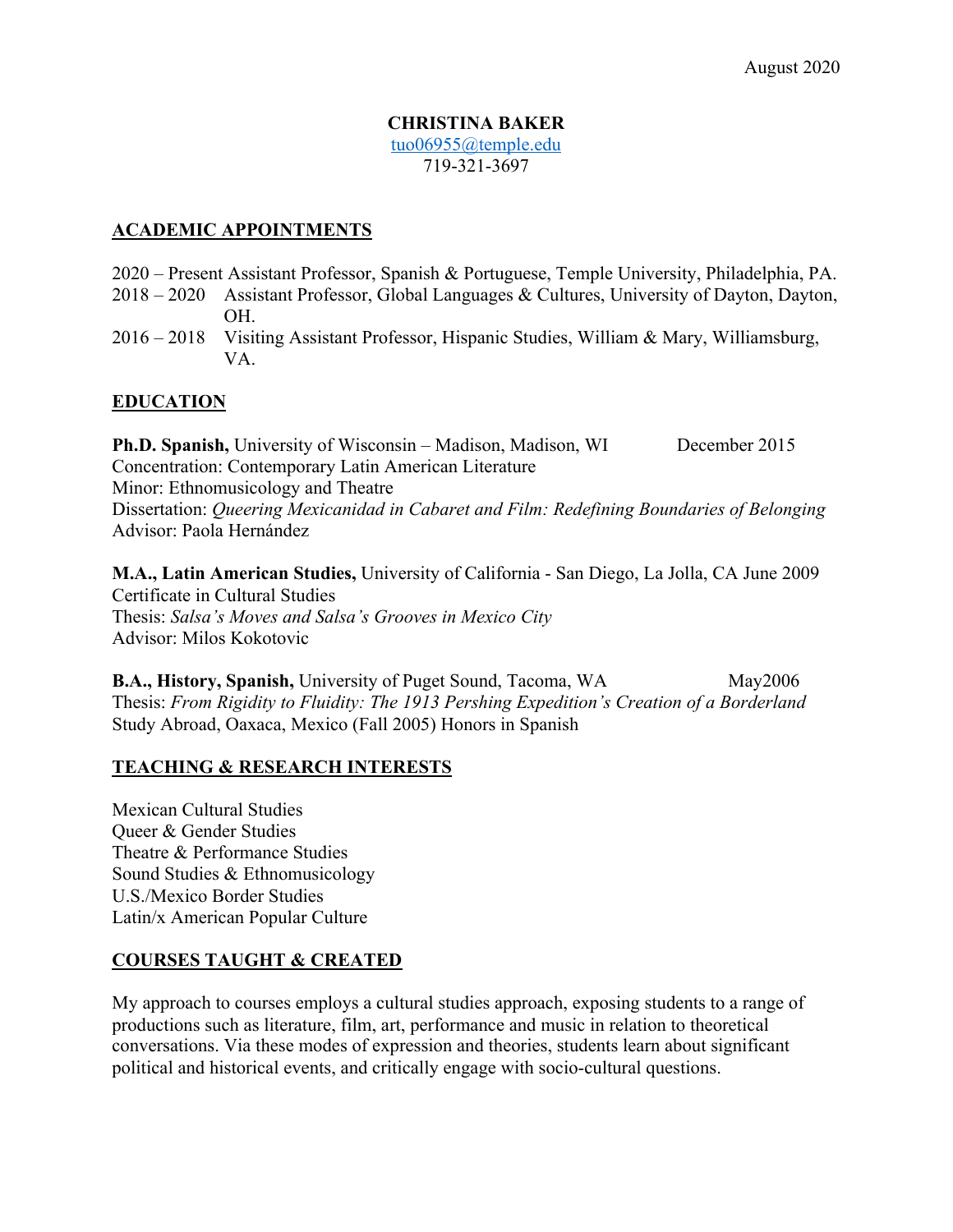### **Temple University**

SPAN 2002: Hispanic Readings SPAN 3096: Advanced Analysis and Writing Skills

### **University of Dayton**

ENG 360: Latinx Literature: Roots, Branches, Harvest SPN 363: Latin American Literature I: Feminine(ist) Voices SPN 342: Latin American Culture & Civilization: Of Archives & Repertoires SPN 321: Composition & Grammar I SPN 322: Writing Through Human Rights SPN 141: Basic Spanish II

## **William & Mary**

HISP 390: Queer Latinidad: Constructing Self and Community HISP 322: Issues in Mexican Culture: Performing the Borderlands HISP 281: Introduction to Hispanic Studies HISP 207: Cross Cultural Perspectives Independent Study: Argentina's Disability Policy HISP 202: Fourth Semester Spanish HISP 201: Third Semester Spanish

## **BOOK MANUSCRIPT**

*Sonic Strategies for Performing the Modern Nation*. Advance contract with Vanderbilt UP for the Critical Mexican Studies series edited by Ignacio Sánchez Prado.

## **PEER-REVIEWED ARTICLES & BOOK CHAPTERS**

- 2020 "Santiago-Orlando: Performances of Queer Vulnerability and Futurity in the Work of (Me llamo) Sebastián." *Chasqui* 49.1 (Spring 2020).
- 2020 "Soundtrack of an (After) Life: Transfemicide, Mourning, and Pop Music in *La Prietty Guoman* by César Enríquez." *Latin American Theatre Review* 53.2 (Spring 2020): 5-31.
- 2018 "Fue en un cabaret: la Otredad y Trans-figuración de la rumbera en *Danzón*" in *Sensibilidades Negras y mulatas en las narrativas audiovisuales del siglo XX*. eds. Ricardo Chica Geliz and Gabriela Pulido Llano. Universidad de Cartagena, 2018: 43-72.
- 2017 "Ranchera Rebel: Transgressive Expression and the Voice of Lucha Reyes" *Hispanic Journal* special issue, "Historical Rebels in the Mexican Imaginary" 38.2 (Fall 2017): 107-124.
- 2017 "Sounds of a Modern Nation: From Narcocorridos to Hugo Salcedo's *Música de balas*." *Symposium: A Quarterly Journal in Modern Literatures* 71.4 (Fall 2017): 179-194.
	- Recipient of the Harris Eugene Davis Article Prize, Mid Atlantic Council of Latin American Studies, 2019.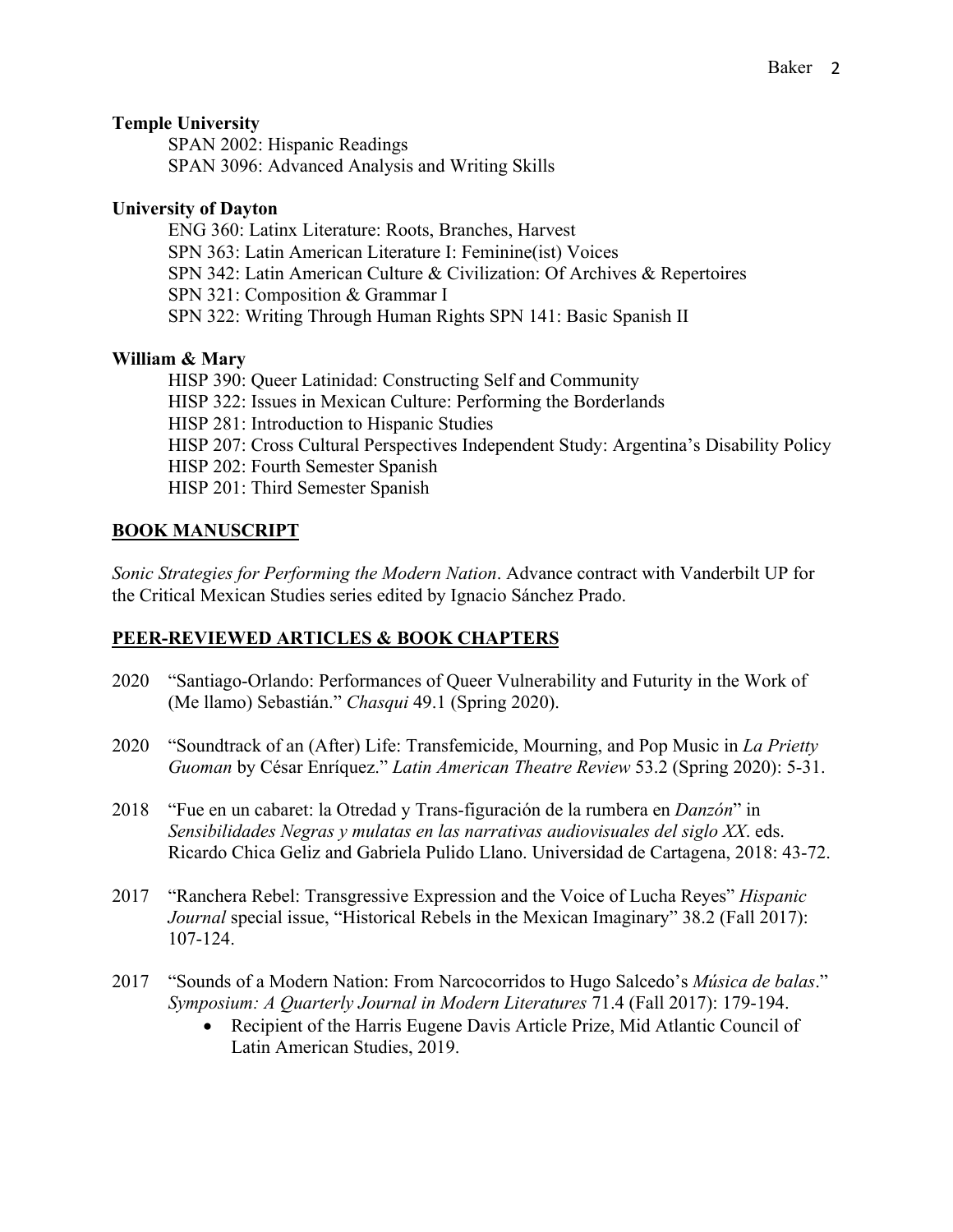- 2017 "Migrating Bandas/Banderas Sonoras: Musical Affiliation and Performances of Passing in *Indocumentados…el otro merengue*." *Revista Canadiense de Estudios Hispánicos* 41.3 (Spring 2017): 437-461.
- 2016 "'Where there's music there is'…: Manipulating Sonic Expectations in *Don Quijote*" *Romance Notes* 56.1 (Spring 2016): 67-79.
- 2014 "Staging Narcocorridos: Las Reinas Chulas' Dissident Audio-Visual Performance." *Latin American Theatre Review* 47.1 (Fall 2014): 93-113.

#### **BOOK REVIEWS**

- 2020 Review of *A Shared Truth: The Theatre of Lagartijas Tiradas al Sol* by Julie Ann Ward *Revista de Estudios Hispánicos*. Forthcoming 2020.
- 2020 Review of *Troubled Memories: Iconic Mexican Women and the Traps of Representation* by Oswaldo Estrada. *Revista de Estudios de Género y Sexualidades*. Forthcoming 2020.
- 2018 Review of *Outside Theatre: Alliances That Shape Mexico* by Stuart A. Day. *Revista de Estudios Hispánicos* 52. 2 (Summer 2018): 699-702. ProjectMUSE, doi:10.1353/rvs.2018.0043.
- 2018 Review of *Dolores* by Peter Bratt. *Chiricú* 2.2 (Spring 2018): 219-221.
- 2015 Review of *Así pasan… Efemérides Teatrales 1900-2000* by Luis Mario Moncada. *Latin American Theatre Review* 49.1 (Fall 2015): 187-189.
- 2013 Review of *Contemporary Dance in Cuba: Técnica Cubana as Revolutionary Movement* by Suki John. *Latin American Theatre Review* 46.1 (Fall 2013): 188-190.

#### **PUBLISHED INTERVIEW**

- 2019 "Theatre and Cabaret Research Methodology." Interview by Aplaudir de Pie. Pequeñas dosis. August 28, 2019. Podcast.
- 2016 "Resurge el género del cabaret en el país." Interview by José Juan García. Avc Noticias. April 14, 2016. Web.
- 2016 "La película Danzón." Interview by Cristina Rociles. Voces del Caribe: Radio Ibec. May 16, 2016. Radio.

#### **CONFERENCE PARTICIPATION**

#### *Panels Organized:*

2019 "Memoria y Resistencia: UD, the Center for Social Concern, and Efforts to Close the School of the Americas." Social Practice of Human Rights Conference. Dayton, OH. October 1-4, 2019. Panel including undergraduate students.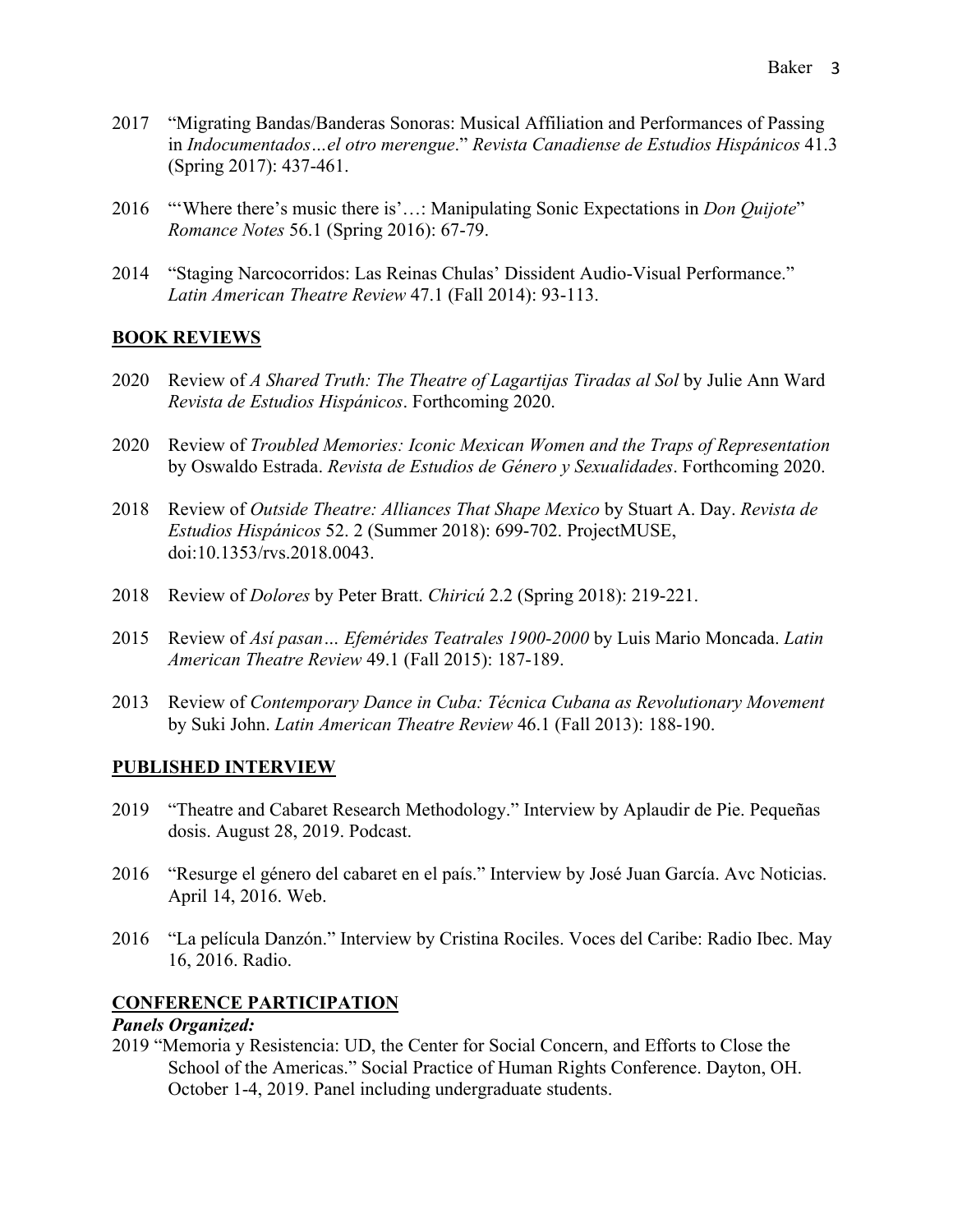- 2018 "Chronopolitical Mappings of Queerness: Cartographies of Belonging Across Latin/x America." Organizer. Mid Atlantic Council of Latin American Studies. Allentown, PA. March 8-10, 2018. Panel including undergraduate students.
- 2017 "The Talking Body: Caribbean Vernacular and Historical Narratives in Motion." Organizer. Dance Studies Association. Columbus, OH. October 19-22, 2017.
- 2017 "At the Intersections of Artistic Engagement: Creative Initiatives, Embodied Acts and Social Justice." Organizer. Mid Atlantic Council of Latin American Studies. Charlottesville, VA. March 24-25, 2017. Panel including undergraduate students.
- 2016 "Post-Canon Reflections: Challenging Literary Traditions Through Latin American Theatre and Performance," Organizer. Mid-America Conference on Hispanic Literature. Lawrence, KS. November 3-5, 2016.
- 2015 "Exploring the Limits of the Body," Co-Chair. Hemispheric Institute Graduate Student Convergence: Collectivities in TransMigration: Animating Bodies Across Borders. Austin, TX. November 19-22, 2015.
- 2014 "Beyond Acting: Expanding Notions of Theatre and Performance Spaces in Latin( $\omega$ ) America," Co-Organizer. Mid-America Conference on Hispanic Literature, Madison, WI. October 11, 2014.

#### *Individual Presentations:*

- 2021 "Antigone's Requiem: Listening to Lukas Avendaño and Violeta Luna's Performances of Mourning" LASA, Hybrid Format/Vancouver, CA. May 26-29, 2021. (Under consideration)
- 2020 "Ni una menos: Sounds and Sights of Performing Femicide" Society for Ethnomusicology. Ottowa, CA. Forthcoming. October 11-15, 2020.
- 2020 "Call, Text, or Go Online to Vote: Performing Female Incarceration as a Rigged Game in *Los caballeros las quieren presas*." Latin/x American Theatre Today. Lawrence, KS. April 1-4, 2020. (Postponed due to COVID-19)
- 2019 "Santiago-Orlando: Queer Lifeworlds and Fragility in the Work of (Me Llamo) Sebastián." Society for Ethnomusicology. Bloomington, IN. November 7-10, 2019.
- 2019 "Wounds, Rememberance, Sutures: Performing Existence in Times of Gore Capitalism" Social Practice of Human Rights Conference. Dayton, OH. October 1-4, 2019.
- 2019 "Cabaret Practices that Perform and Protest (Trans)Femicides in Contemporary Mexico" Hemispheric Institute for Politics and Performance Encuentro. Mexico City, Mexico. June 9-15, 2019.
- 2019 "'It is a sad thing, not being able to exist!': Performing Transvisibility and Mourning in *La Prietty Guoman* by César Enríquez." LASA. Boston, MA. May 27-29, 2019.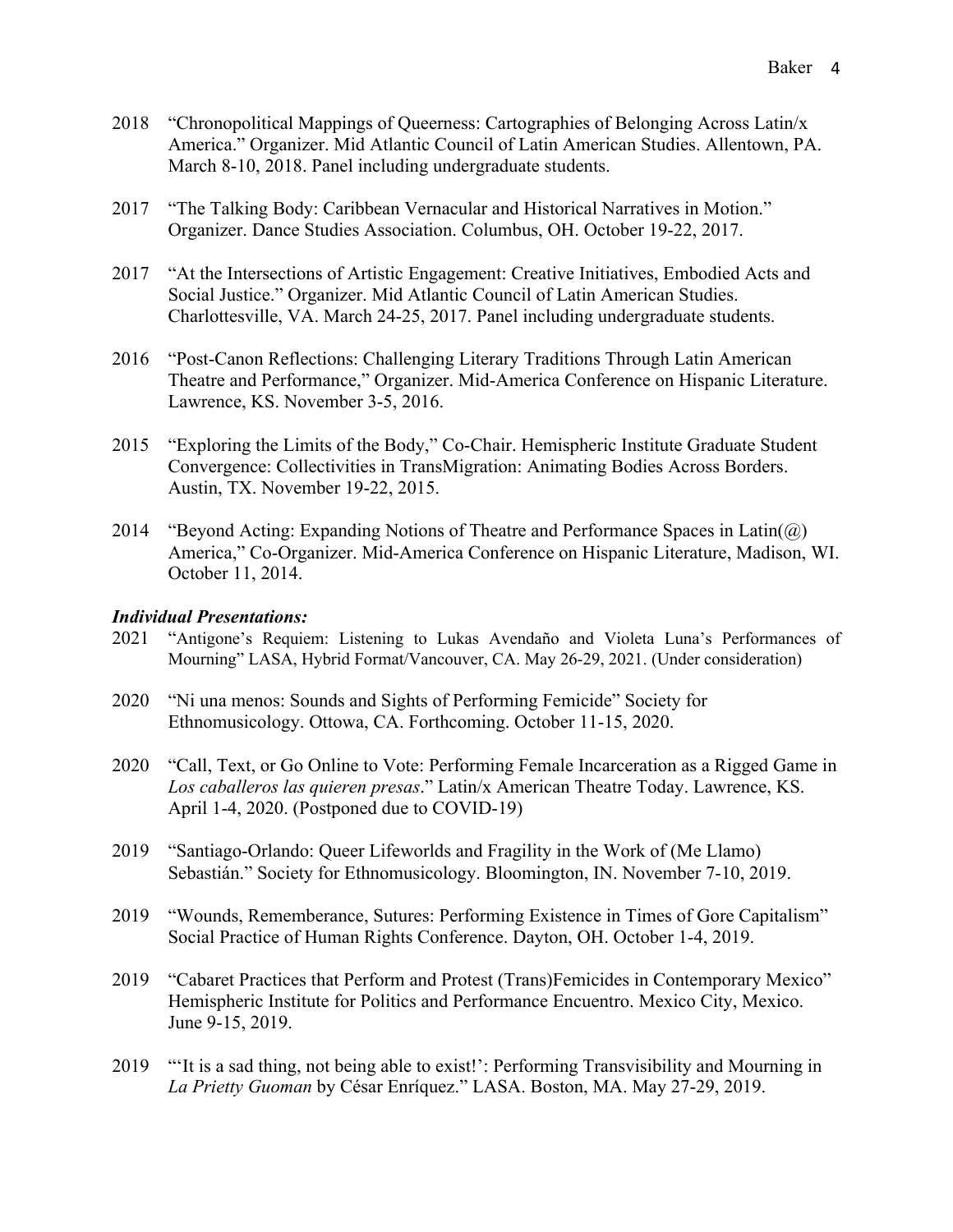- 2019 "A Voice and Nothing More: Queer Vocals in Latin/x American Popular Music" Midwest Chapter of The Society for Ethnomusicology. Dayton, OH. March 23-24, 2019.
- 2018 "Queering the Pitch: Voicing Gender in Latin/x American Popular Music." Asociación de Estudios de Género y Sexualidades. Chicago, IL. September 27-29, 2018.
- 2018 "Erotohistoriographies of Selenidad: Queer Memory and Performance Practices." Mid Atlantic Council of Latin American Studies. Allentown, PA. March 8-10, 2018.
- 2017 "Como la flor": Queer Performances of Memory, Mourning and Selena Quintanilla" Annual Congress of the International Association of Female Hispanic Literature and Culture. Santo Domingo, Dominican Republic. November 9-11, 2017.
- 2017 "(A) Virtual Embodiment of Dominicanness: Interrogating Identity in Bachata Dancing." Dance Studies Association. Columbus, OH. October 19-22, 2017.
- 2017 "Sounds of Modern Mexico: Landscapes of Terror and Soundscapes of Fear." Mid Atlantic Council of Latin American Studies. Charlottesville, VA. March 24-25, 2017.
- 2016 "Hugo Salcedo and Re-Defining the Music of Modern Mexico: From Narcocorridos to *Música de balas*" Mid-America Conference on Hispanic Literature. Lawrence, KS. November 3-5, 2016.
- 2016 "Fue en un cabaret: Danzón y la otredad transmitida por la trans-figuración de la rumbera y su música" Asociación Mexicana de Estudios del Caribe. Veracruz, Mexico. April 12- 15, 2016.
- 2015 "Passing or Imposture?: Musical Affiliation and Performing Caribbean Identities," Hemispheric Institute Graduate Student Convergence: Collectivities in TransMigration: Animating Bodies Across Borders. Austin, TX. November 19-22, 2015.
- 2015 "Tra(n)s el tiempo: Tito Vasconcelos's Queer Temporality and Drag Practices in *Danzón*," X Spanish Matters Colloquium, University of Puget Sound. Tacoma. April 3, 2015.
- 2015 "'Where There is Music There is'…Merlin?: Inverted Sonic Expectations in *Don Quijote*," Kaleidoscope Graduate Conference. UW- Madison, Madison, WI. March 13, 2015.
- 2014 "Dissident Sounds: Las Reinas Chulas' Satirical Sonic Performance of the Narcocorrido Genre," Mid-America Conference on Hispanic Literature. Madison, WI. October 11, 2014.
- 2014 "My Music is My Flag: Listening to Dominican and Puerto Rican Migrant Experiences in *Indocumentados….El otro merengue*," Kaleidoscope Graduate Conference. UW-Madison, Madison, WI. March 6, 2014.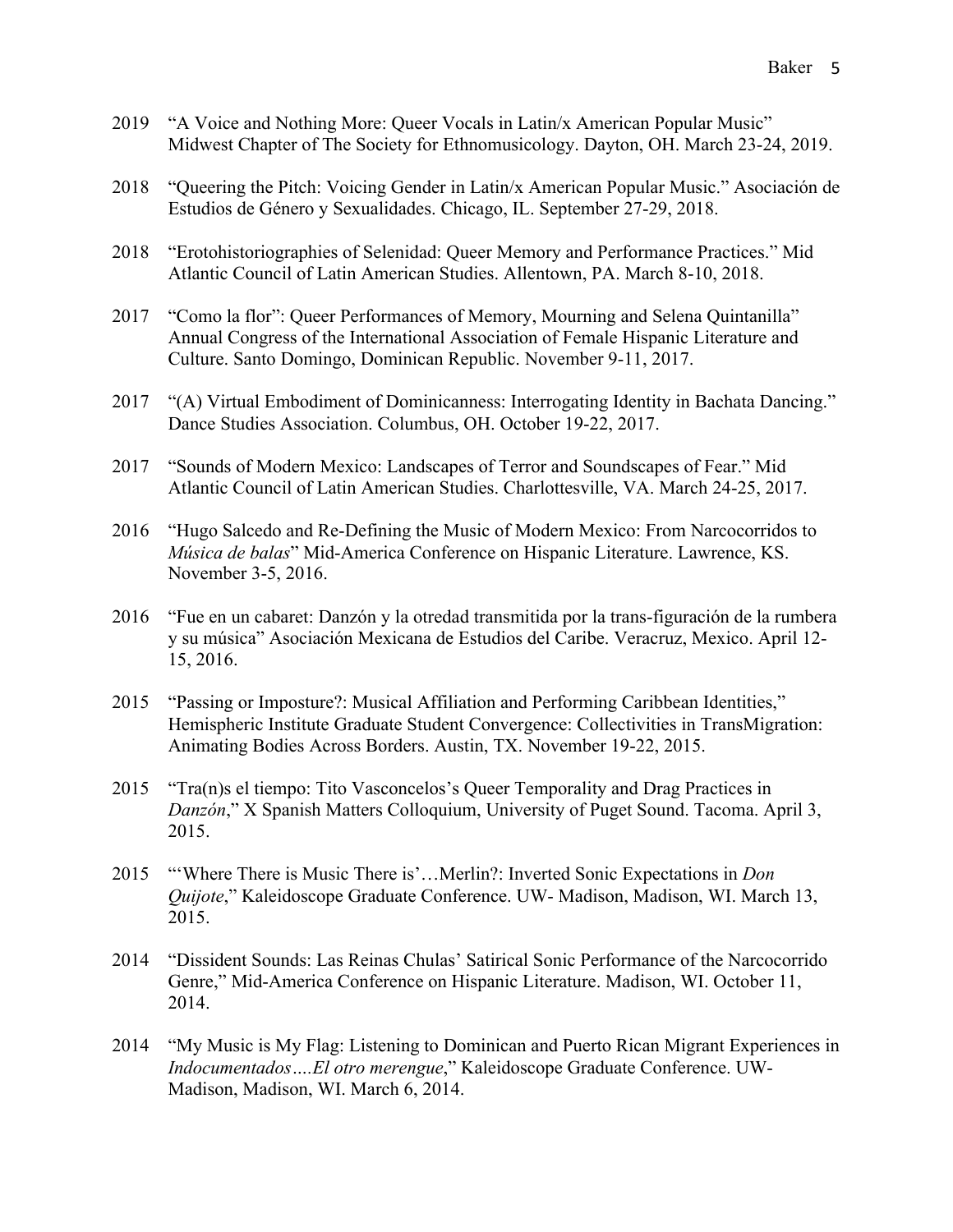- 2013 "Sonic Urbanities and Urban Vocalities," Hemispheric Institute Encuentro in Brazil: The Politics of Passion in the Americas. São Paulo, Brazil. January 18, 2013.
- 2011 "Salsa "no es lo mismo" en la Ciudad de México: Exploring (Re)-Performance through the Body, Repetition and Mimicry in the Live Performance," Kaleidoscope Graduate Conference. UW- Madison, Madison, WI. March 6, 2011.
- 2009 "Salsa "no es lo mismo" en la Ciudad de México," Visual Arts Graduate Conference. UCSD, La Jolla, CA. Spring 2009.

### **INVITED TALKS**

- 2018 "La Prietty Precarious Guoman: Mourning Spectral (Trans)Femicides in Mexico." Theatre & Performance Brownbag Series. William & Mary, Williamsburg, VA. March 30, 2018.
- 2018 "Of Surrogates and Binding: Re-membering Selena and Performances of Selenidad." University of Massachusetts-Amherst, Amherst, MA. January 29, 2018.
- 2017 "Presenting Research" WMSURE Events, William & Mary, Williamsburg, VA. July 19, 2017.
- 2017 "Queering Mexicanidad: Cinematic Narratives & Cabaret Re-Visions," University of Puget Sound, Tacoma, WA. April 14, 2017.
- 2017 "(Re)EnActments of Belonging: Performances of Mexicanidad in Cabaret and Film" Emory University, Atlanta, GA. December 5, 2017.
- 2014 "Visualizing Mexicanidad," UW Madison Spanish Department: Introduction to Hispanic Cultures, Madison, WI. 2014.
- 2012 "The Salsa Sonicscape in Mexico City," Universidad Nacional Autónoma de México Chicago Extension, Chicago, IL. August 3, 2012.
- 2012 "Salsa's Grooves," UW Madison Music Department: ¡Carnival! Celebrating Latin American and Iberian Music, Madison, WI. February 27, 2012.
- 2008 "The Rules of Engagement: Examining Professional Salsa in Relation to Johan Huizinga's Game Model," UCSD Sixth College, La Jolla, CA. 2008.

#### **ORGANIZED LECTURE**

2017 "Constructing Queer Characters and Drag Performance," by Bert Darling, William & Mary, Williamsburg, VA. November 19, 2017.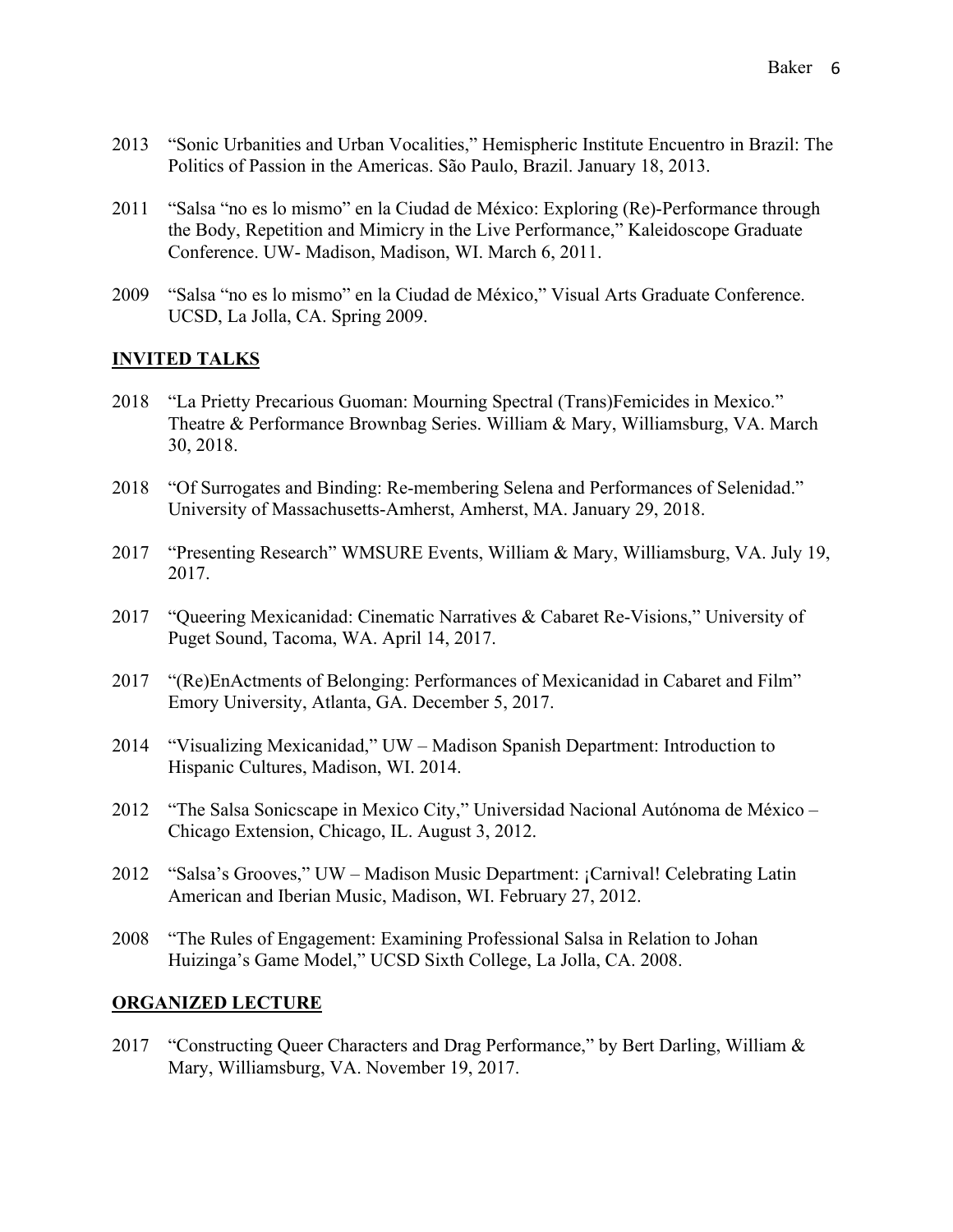2016 "Dominican Bachata: Exploring Embodied Memories and Oral Histories" by Adam Taub, William & Mary, Williamsburg, VA. November 1, 2016.

### **AWARDS & HONORS**

- 2019 Harris Eugene Davis Article Prize, Mid Atlantic Council of Latin American Studies, 2019.
- 2018 Fraternity & Sorority Faculty Appreciation, William & Mary, Williamsburg, VA
- 2017 Fraternity & Sorority Faculty Appreciation, William & Mary, Williamsburg, VA
- 2017 Faculty "Spotlight" of the Month, National Residence Hall Honorary, William & Mary, Williamsburg, VA

### **GRANTS & FUNDING**

| 2020      | NEH Fellowship (Under consideration)                                                     |
|-----------|------------------------------------------------------------------------------------------|
| 2020      | Summer Research Seed Grant, University of Dayton, Dayton, OH (\$6500)                    |
| 2019      | Summer Research Seed Grant, University of Dayton, Dayton, OH (\$6500)                    |
| 2017-2018 | Faculty-Student Research Grant, William & Mary, Williamsburg, VA (\$4700)                |
| 2016-2018 | Professional Development Funds, William & Mary, Williamsburg, VA (\$3000)                |
| 2017-2018 | University Teaching Project, William & Mary, Williamsburg, VA (\$1000)                   |
| 2017      | Curriculum Innovation Grant, William & Mary, Williamsburg, VA (\$500)                    |
| 2016      | Lecture Funds, Charles Center for Academic Excellence, William & Mary,                   |
|           | Williamsburg, VA (\$500)                                                                 |
| 2016      | Reves Distinguished Lectures in International Studies Fund, William & Mary,              |
|           | Williamsburg, VA (\$500)                                                                 |
| 2016      | Dean's Lecture Funds, William & Mary, Williamsburg, VA (\$1000)                          |
| 2016      | MLA Travel Grant (\$500)                                                                 |
| 2015      | Vilas Conference Presentation Funds, UW - Madison, Madison, WI (\$600)                   |
| 2015      | Chancellor's Fellowship, University of Wisconsin -Madison, Madison, WI                   |
|           | $(\$20,000)$                                                                             |
| 2014      | Fulbright Hays DDRA (alternate)                                                          |
| 2013      | LACIS Tinker/Nave Travel Grant, UW- Madison, Madison, WI (\$1200)                        |
| 2011      | Summer FLAS, Title IV (\$5000)                                                           |
| 2008-2009 | Academic Year FLAS, Title IV (\$20,000)                                                  |
| 2008      | CILAS Travel Grant, University of California - San Diego, La Jolla, CA (\$1000)          |
| 2007-2008 | San Diego Fellowship, University of California – San Diego, La Jolla, CA<br>$(\$20,000)$ |
| 2003-2006 | Presidential Scholarship, University of Puget Sound, Tacoma, WA (\$64,000)               |

# **PROFESSIONAL SERVICE**

#### **University of Dayton, Dayton, OH**

## *Service to the Department*

2019-2020 Prospective Student Recruitment Fair Advisor, Undergraduate Majors Advisor, Fulbright ETA Proposal for Argentina (Awarded)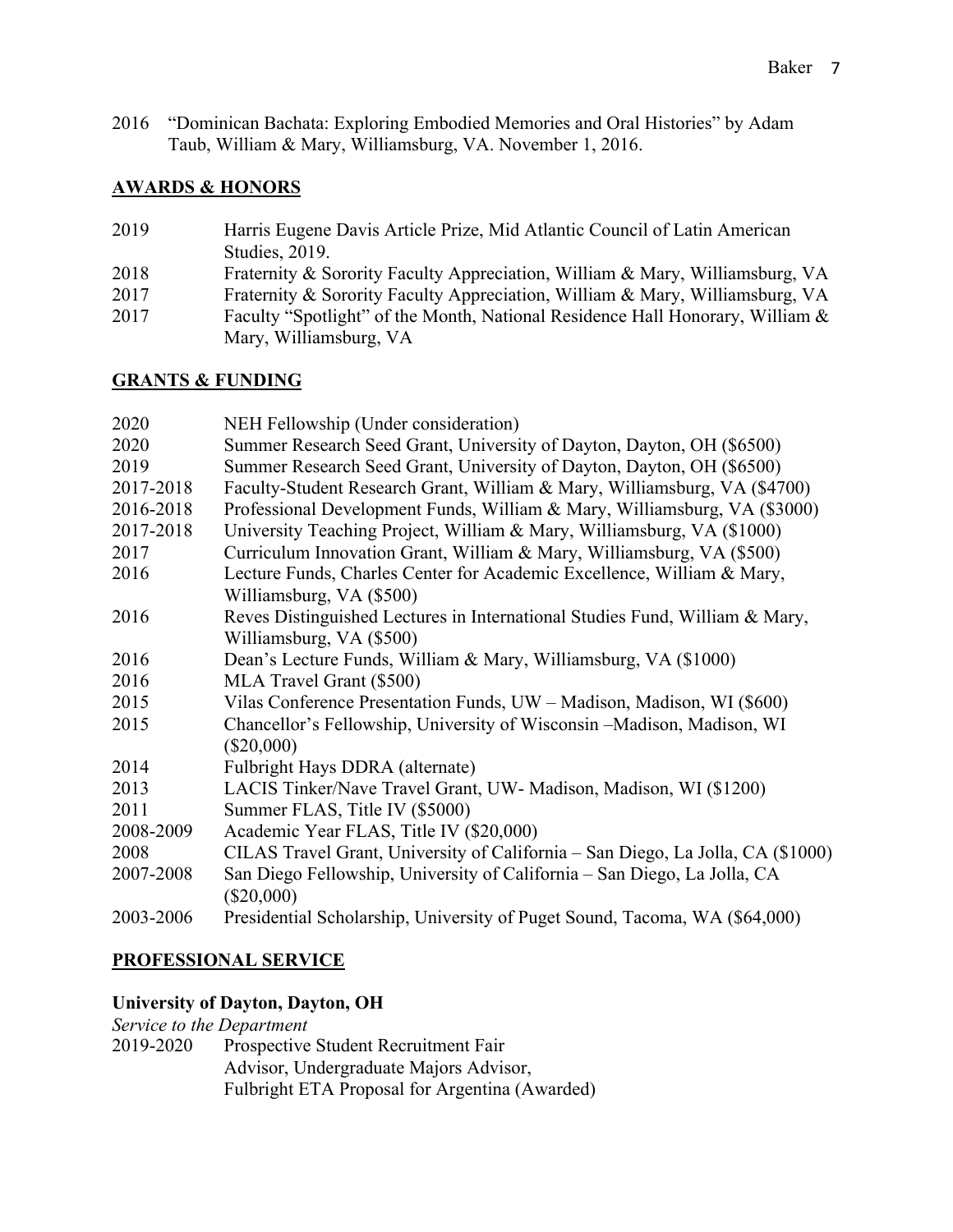|           | Fulbright Student Research Grant for Argentina (Awarded) |
|-----------|----------------------------------------------------------|
| 2018-2019 | <b>Study Abroad Fellowship Committee</b>                 |

*Service to the University*

| 2019-2020 | Native Peoples of the Americas Colloquium Organizing Committee           |
|-----------|--------------------------------------------------------------------------|
|           | Center for Social Concern BreakOut: School of the Americas Watch         |
|           | Humanities Visibility Action Committee                                   |
|           | Latinx Heritage Month Film Series Talk-Back                              |
|           | Humanities Graul Endowed Chair's Hispanic Heritage Celebration           |
| 2018-2019 | Humanities Graul Endowed Chair's Night of Spanish Poetry and Performance |

### **William & Mary, Williamsburg, VA**

*Undergraduate Advising*

| 2017-2018 | Advisor, WMSURE Undergraduate Research Program                              |
|-----------|-----------------------------------------------------------------------------|
| 2017-2018 | Advisor, Pre-Major and Major Students                                       |
| 2017      | Advisor, U.S. Student Program Fulbright Proposal (Alternate)                |
| 2017      | Reader, Senior Honor's Thesis, "Creative Interventions in Latin America:    |
|           | Economic and Social Projects that Work"                                     |
| 2017      | Advisor, Freshman Monroe Scholar Research Proposal, "Dictators, Oppression, |
|           | Resistance: A Comparison of the Somoza and Pinochet Regimes"                |

*Service to the Department*

2017-2018 Modern Languages & Literatures Web Committee

*Service to the University* 2017-2018 University Teaching Project

### **Editorial Service**

*Associate Editor* 2019- Present *Karpa: Dissident Theatricalities, Visual Arts and Culture*

#### *Manuscript Reviewer*

2019 *Contextos. Estudios de Humanidades y Ciencias Sociales*

2018 *Brújula: Revista interdisciplinaria sobre estudios latinoamericanos Council for Undergraduate Research Chiricú: Latina/o Arts, Literatures, Cultures*

#### **THEATRE AND PERFORMANCE EXPERIENCE**

#### *Practitioner*

| 2018-2020 | Salsannati, Semi-Pro Team, Cincinnati, OH                                    |
|-----------|------------------------------------------------------------------------------|
| 2019      | General Electric, "Passport to One World," Loveland, OH                      |
| 2019      | Northern Kentucky University, Latinx Recognition Event, Highland Heights, KY |
| 2015-2017 | Rocky Mountain Latin Dance Academy, Ladies Semi-Pro Team, Denver CO          |
| 2017      | Denver International Salsa Congress, Denver, CO                              |